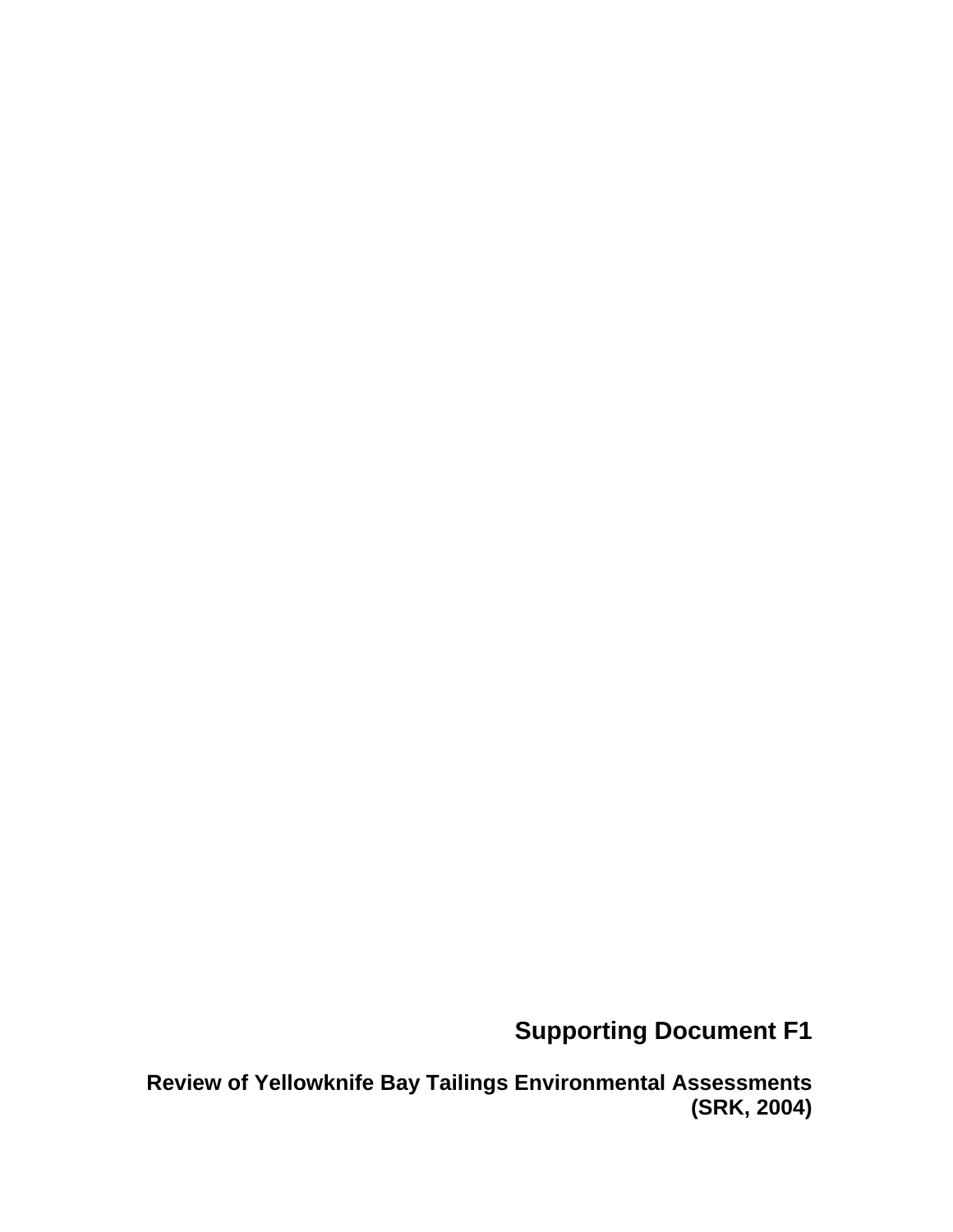# **Review of Yellowknife Bay Tailings Environmental Assessments**

**Report Prepared for** 

**Department of Indian and Northern Affairs Canada** 



**April 2004**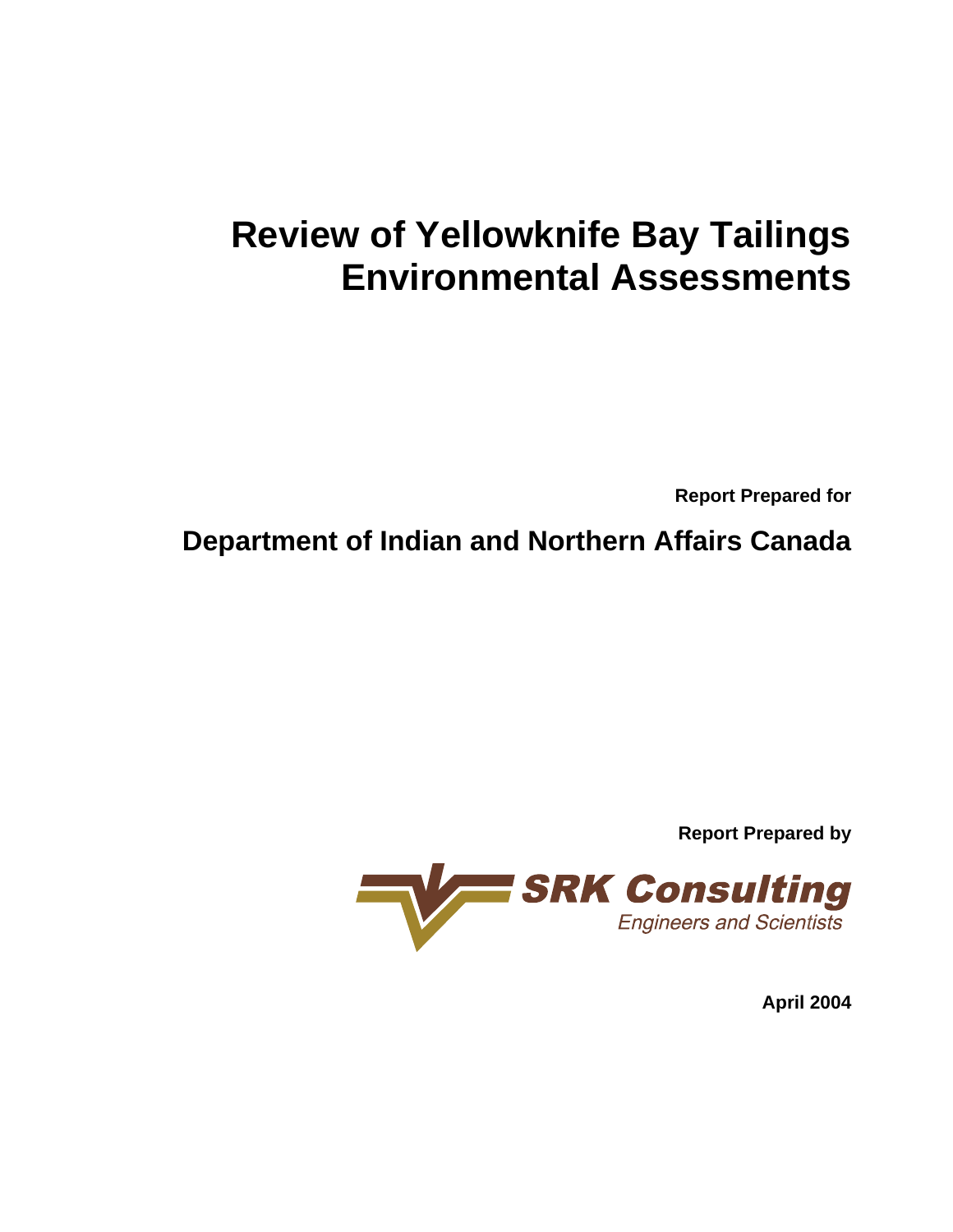## **Review of Yellowknife Bay Tailings Environmental Assessments**

### **Department of Indian and Northern Affairs Canada**

**NWT Region, 5th Floor, PreCambrian Building P.O. Box 1500 Yellowknife, NWT, X1A 2R3** 

**SRK Project Number 1CP001.32** 

**SRK Consulting, Suite 602, 357 Bay Street, Toronto, Ontario, M5H 2T7** 

**Ian A. Horne, www.srk.com, ihorne@srk.com** 

**April 2004**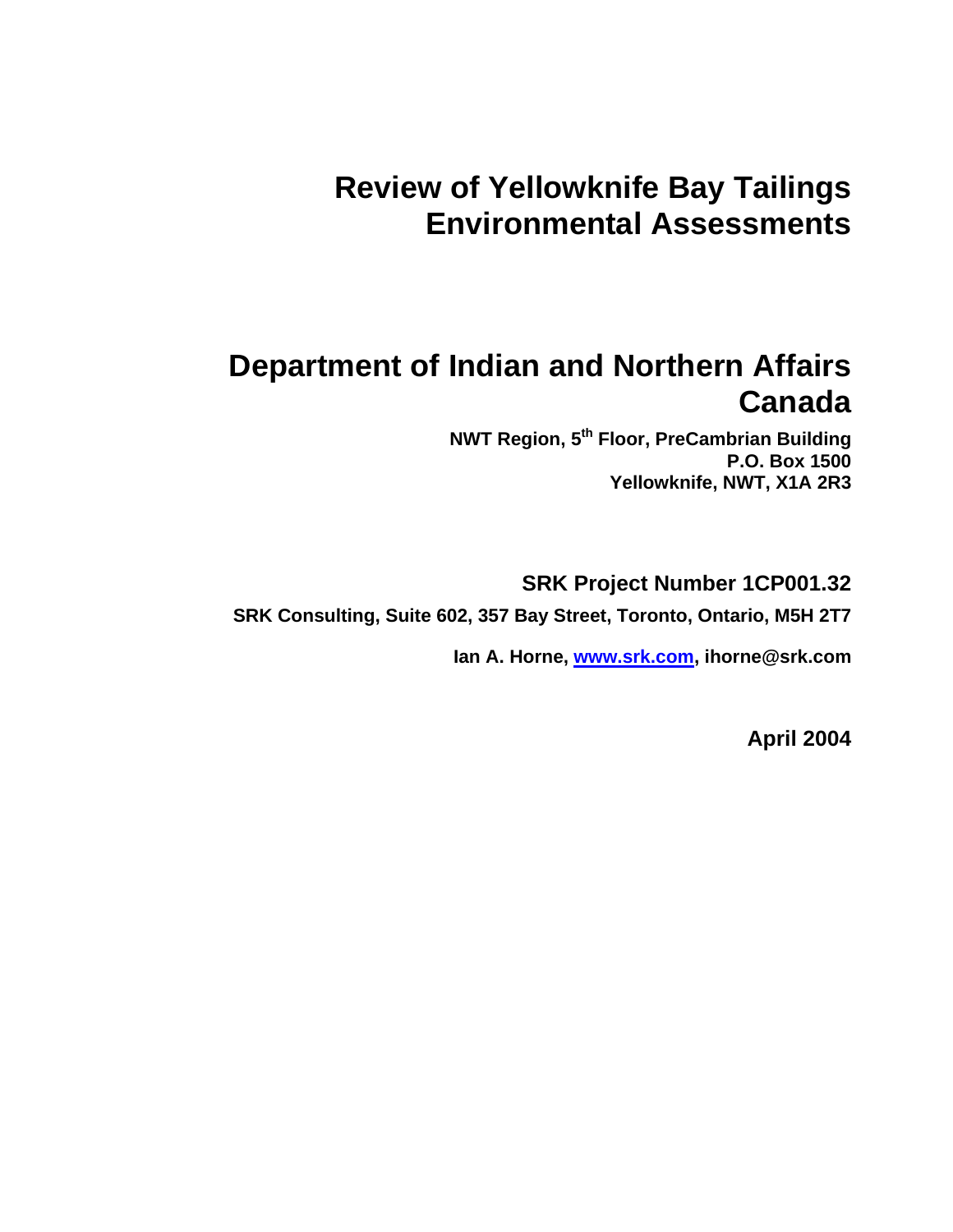### **Table of Contents**

| 1            |                                                                                                                                                                                                                                                                                                                                                                                                                                                                                                                                                                                  |   |
|--------------|----------------------------------------------------------------------------------------------------------------------------------------------------------------------------------------------------------------------------------------------------------------------------------------------------------------------------------------------------------------------------------------------------------------------------------------------------------------------------------------------------------------------------------------------------------------------------------|---|
| $\mathbf{2}$ | 2.1                                                                                                                                                                                                                                                                                                                                                                                                                                                                                                                                                                              |   |
| 3            |                                                                                                                                                                                                                                                                                                                                                                                                                                                                                                                                                                                  |   |
| 4            | 4.1.1 A Study of Arsenic Contamination From the Royal Oak Giant Mine, Yellowknife, Northwest<br>4.1.2 Assessment of Back Bay Tailings Deposit, Giant Mine, Yellowknife, NT3<br>Final Report: A Remediation Study on the Arsenic Contaminated "Beach Tailings" of the<br>4.1.3<br>4.1.4<br>Environmental Assessment Yellowknife Bay Tailings Giant Mine Yellowknife, NT5<br>4.1.5<br>Call-up # 01-11, Restoration of Back Bay Historical Tailing Area, Construction of Beach<br>4.1.6<br>Draft Report on Environmental Assessment, Yellowknife Bay Tailings, Giant Mine,<br>4.1.7 |   |
| 5            |                                                                                                                                                                                                                                                                                                                                                                                                                                                                                                                                                                                  |   |
| 6            |                                                                                                                                                                                                                                                                                                                                                                                                                                                                                                                                                                                  | 9 |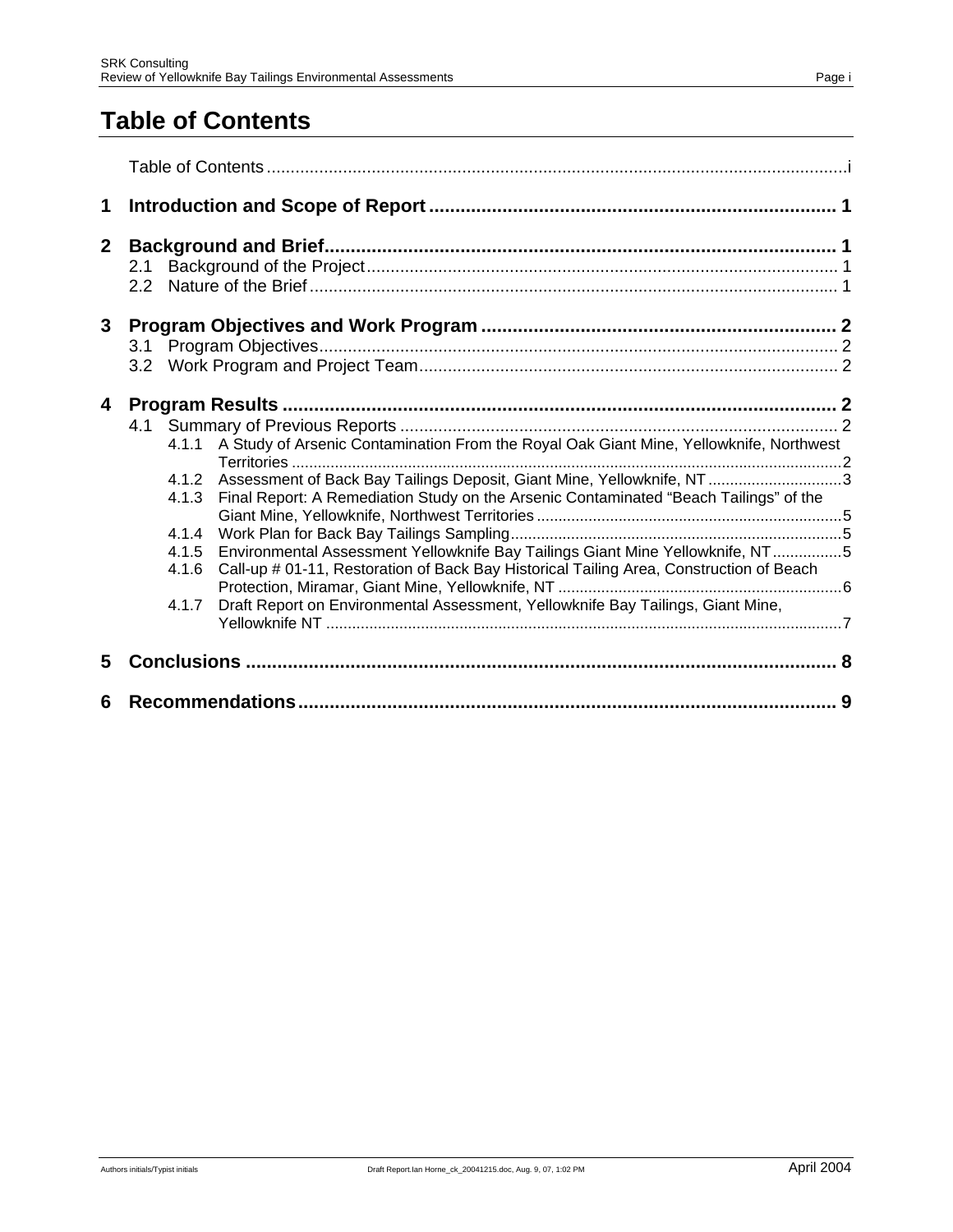## **1 Introduction and Scope of Report**

The Giant Mine, located 5 km north of the City of Yellowknife began producing gold in 1948. During the first 5 years of operation tailings from the gold extraction process were deposited on the shore of Yellowknife Bay. In recent years, the impacts of these tailings have been assessed. The general conclusion of these assessments was that in the immediate vicinity of the tailings there was a low but measurable impact. There was little or no information on the significance of this impact on Yellowknife Bay as a whole.

This report reviews the environmental assessment of tailings in Yellowknife Bay studies, completed between May 1998 and January 2004. A summary of the purpose, results and conclusions of each study is presented. Comments from this review are included where appropriate. Recommendations for further consideration are provided.

## **2 Background and Brief**

### **2.1 Background of the Project**

The Department of Indian Affairs and Northern Development (DIAND) is managing the reclamation and remediation of historical impacts from the Giant Mine near Yellowknife, NWT. Prior to and as part of this reclamation and remediation process a number of engineering/scientific studies were commissioned to assess the environmental impact of the historic discharge of tailings into Yellowknife Bay in Great Slave Lake. The results and recommendations of these reports have not completely resolved DIAND's concerns.

This review was requested by DIAND to draw together the results and findings of a series of 7 reports dated from 1988 to 2004, and to provide an expert opinion on the accuracy and completeness of their findings. DIAND's main interest is to insure that any environmental impacts from the Giant Mine are measured, understood and mitigated

### **2.2 Nature of the Brief**

In the process of reclaiming the Giant Mine in Yellowknife, DIAND and Miramar Giant Mine Ltd. have sponsored or initiated a number of environmental assessments of historic tailings in Yellowknife Bay. The conclusions of these reports have not resolved all of the concerns the parties have on the environmental impact of the tailings on Yellowknife Bay.

As such, SRK was asked to provide a broad overview of the work presented in these reports and to provide recommendations on resolving these parties' concerns.

The outcome of this report is to create a sense of perspective on the relationship of the tailings deposited on the shore of Yellowknife Bay and to Yellowknife Bay as a whole. Focusing on the immediate area of tailings deposition is important to determining the contribution tailings make to elements of concern in Yellowknife Bay. Looking at the broader region allows the assessment of impact to the ecosystem as a whole and ultimately the risk that the various reclamation options have on Yellowknife Bay.

In a region where environmental impacts have been created by historical activities and these impacts come from a variety of sources, no single source should be looked at in isolation when considering reclamation options (e.g. tailings in Yellowknife Bay and upland tailings management facilities).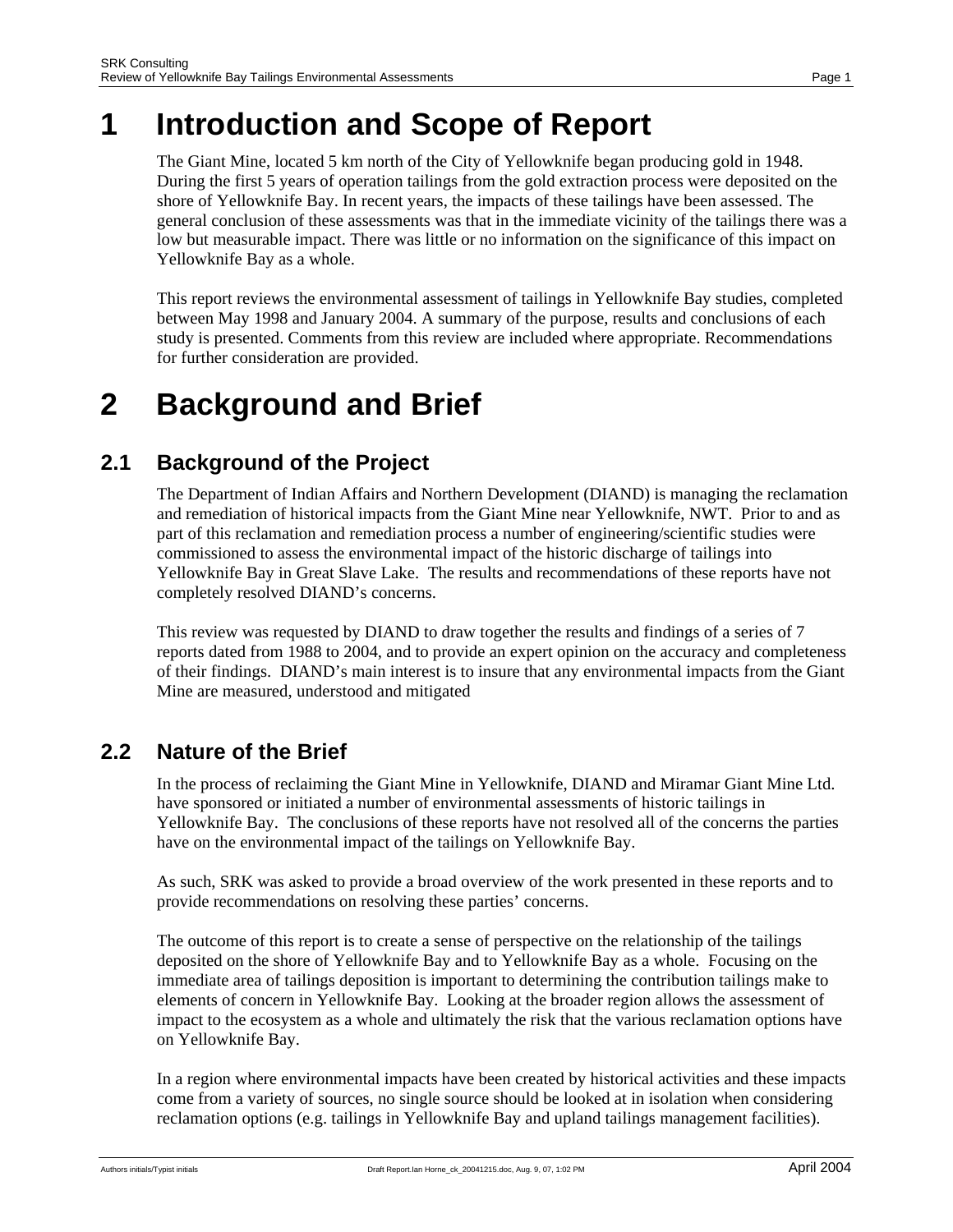## **3 Program Objectives and Work Program**

#### **3.1 Program Objectives**

The objectives of this report were to:

- Review a series of 7 reports provided to SRK by DIAND
- Summarize the objectives, results and recommendations from these reports
- Evaluate the results and recommendations
- Provide direction for resolving DIAND's concerns

Of the 7 documents provided to SRK for review two were academic research or written for an academic institution. The remaining 5 were produced by 2 independent commercial consultants and included a work plan, a presentation of the work plan and three engineering/scientific assessment reports. The diversity in the sources of these documents allowed for a broad scope of assessment. However, the tight focus of attention, on the immediate vicinity of the tailings deposition may have restricted the understanding of the overall impact on Yellowknife Bay.

### **3.2 Work Program and Project Team**

The project was conducted in March 2004 and included the following tasks:

- Receipt and review of the documents
- Producing document summaries
- Developing recommendations
- Writing the report

The project team consisted of Diana Sollner in SRK's Vancouver office and Ian Horne in the Toronto office.

## **4 Program Results**

#### **4.1 Summary of Previous Reports**

#### **4.1.1 A Study of Arsenic Contamination From the Royal Oak Giant Mine, Yellowknife, Northwest Territories**

This study was authored by Ian Mace in May 1988 and submitted to the Royal Military College of Canada Department of Chemistry and Chemical Engineering in partial fulfillment of the requirements for the degree of Master of Engineering. The specific goals of the thesis were to:

- Apply methods of arsenic analysis to sediment and tailings
- Determine background concentrations of arsenic in the study area
- Estimate arsenic contamination due to the Giant Mine
- Evaluate the stability and bioavailability of arsenic
- Evaluate the cost of possible reclamation options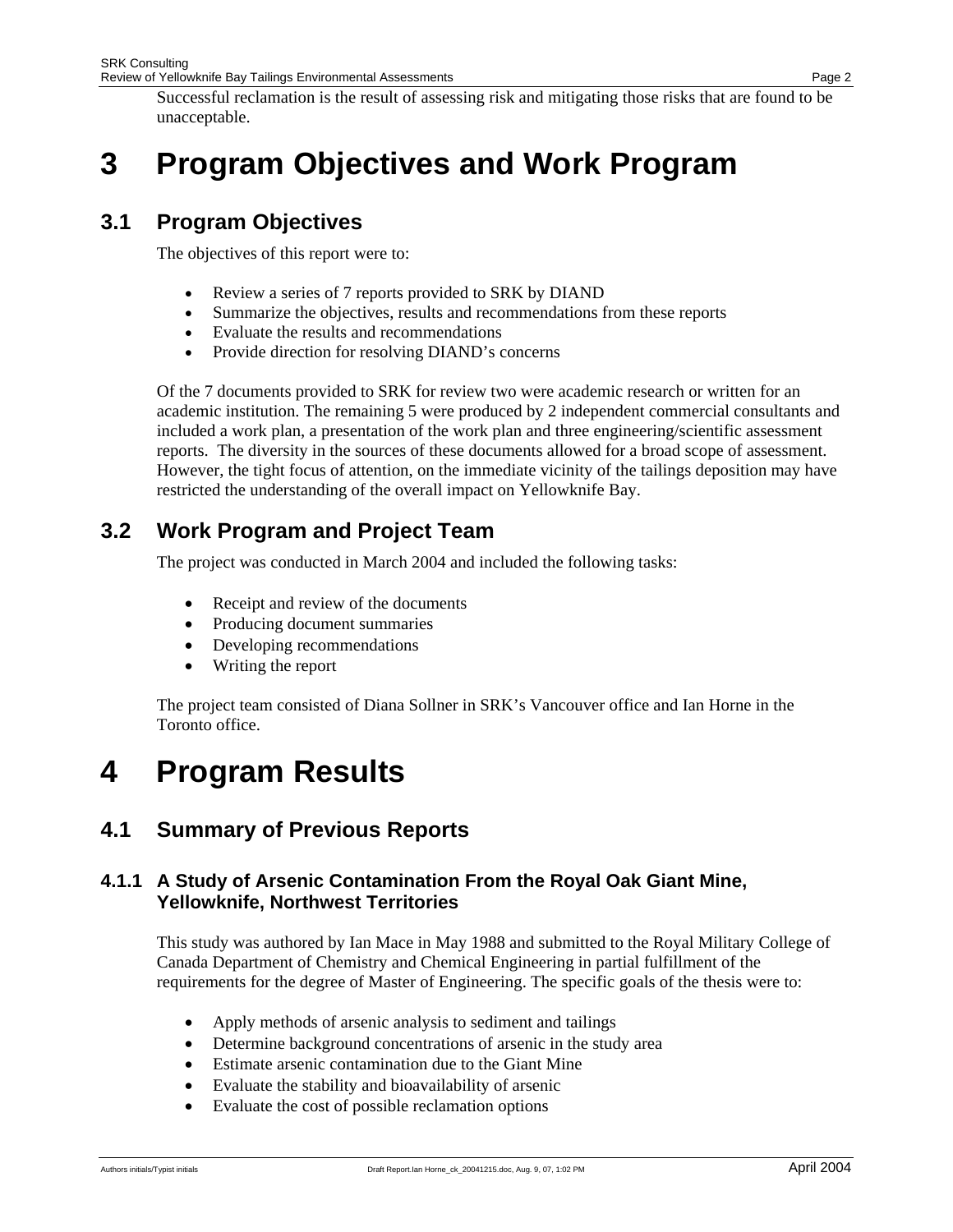The experimental procedure included collecting samples of surface sediments, sediment cores, sediment porewater, tailings and surface water. A total of 35 locations were sampled in and around the Giant Mine in the summer of 1997. The locations were grouped into 4 broad areas, Mine Tailings Baker Creek, Yellowknife River and Yellowknife Bay, and the Beach Area (site of historic tailings deposition).

Surface water samples collected in Yellowknife Bay were below 10 ug/L arsenic with the exception of Stations 4 (55 ug/L) near the discharge of Baker Creek and Station 27 (67 ug/L) in the Beach Area. Both of these stations are in close proximity to surface water drainage from the mine site and directly above arsenic bearing sediments (tailings solids).

Sediment samples collected along the western shore of Yellowknife Bay, closest to the mine site and directly off the City of Yellowknife were all above 100 mg/L. The highest concentrations were found at Station 4 (3140 mg/L), Station 21(1193 mg/L), located directly east of Station 4 and Station 25 (302 mg/L) near the City of Yellowknife, well south and downstream of Stations 4 and 21 also had an elevated arsenic concentration (302 mg/L). Two stations found distant from the mine in Yellowknife River, Station 1 (6.5 mg/L) and on the eastern shore of Yellowknife Bay, Station 23 (88.1 mg/L) had sediment arsenic values below 100 ug/L. These two stations likely represent areas not impacted by the Giant Mine tailings.

Porewater arsenic concentrations in Yellowknife Bay are higher at stations with elevated sediment arsenic concentrations. These elevated porewater arsenic concentrations have been shown by other researchers to have detrimental effects on freshwater invertebrates.

Conclusions from this study include:

- Arsenic found in Yellowknife Bay from the Baker Creek outlet (51 tonnes) and the Beach Area (44 tonnes) is several orders of magnitude less that that contained in the on-land tailings disposal facilities (41,400 tonnes) and in underground storage (~200,000 tonnes)
- Surface water discharge from Baker Creek is responsible for increasing sediment arsenic concentration in Yellowknife Bay
- Arsenic contained in sediments is capable of leaching into the environment
- Sediments at depth in Yellowknife Bay approach background concentrations of arsenic (25 mg/L)

Recommendations from this study for additional work include determining:

- The extent of elevated arsenic in Yellowknife Bay sediments from
	- o Baker Creek outlet
	- o Beach Area
- Arsenic speciation and their toxicological effects on the local environment
- The current area and extent of tailings originally deposited in the Beach Area

#### **4.1.2 Assessment of Back Bay Tailings Deposit, Giant Mine, Yellowknife, NT**

This report was prepared by EBA Engineering Consultants Ltd. in January 2001. It is focused on the Back Bay tailings deposit (Mace 1998 described this as the Beach Area tailings). Based on production figures from 1948 to 1951 EBA estimated that 375,000 tonnes of tailings were discharged in this area.

EBA's field sampling program included: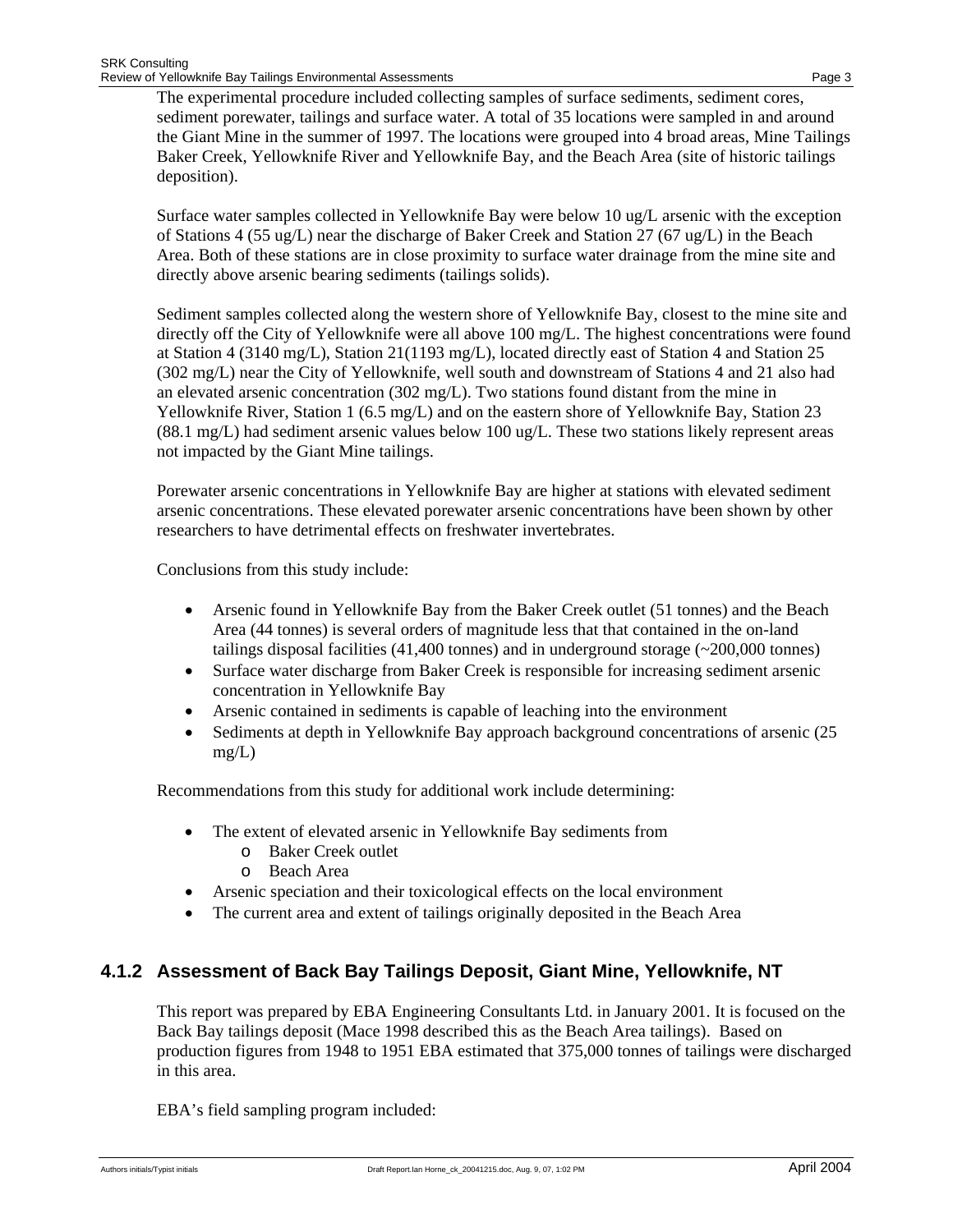• Conducting a bathymetric and survey program to create site contours, depth profiles and sections

The laboratory testing program included

- Acid base accounting
- Metals analysis on solids and porewater
- Shake flask extraction tests

This test work was conducted to determine:

- Effect of tailings solids on porewater chemistry in short and long term
- Identification of contaminants in tailings
- Evaluation of alternative reclamation measures

The results of the field analysis showed that of the 375,000 tonnes of tailings discharged to Back Bay approximately 35% are found above the waterline. The remaining 65% entered the bay directly or were eroded into the bay over time.

The result of acid base accounting testing showed that the average Neutralizing Potential to Acid Potential (NP/AP) ratio was 119. This ratio indicates a significant excess of neutralization potential and therefore the risk of acid generation from the tailings is very low.

The concentration of metals in tailings solids were similar to natural elemental values except for Sb, As, Pb and Zn. Porewater extracted from the tailings solids showed elevated levels of Sb, As and Zn. Mercury was not found in any samples. While all samples met the NWT Water Board Guidelines and the Water Licence for a grab sample further evaluation of seepage water is required for closure.

Extraction testing on 12 samples showed that dissolved metals in the leachate samples were relatively low with the exception of As  $(4 \text{ samples})$ , Ba  $(2 \text{ samples})$ , Cu  $(1 \text{ sample})$ , Sb  $(4 \text{ samples})$ and Zn (2 samples).

Reclamation options were provided for beached tailings and submerged tailings. For beached tailings EBA recommended chemical stabilization options such as liners and physical stabilization options such as regrading or removal. For submerged tailings EBA suggested that more sampling may be required to determine if an environmental impact is occurring. If there are impacts they recommend considering covers or dredging. In any case if tailings are to be left *in situ* a risk assessment would most likely be required.

Recommendations for additional work includes:

- Re-sampling submerged tailings porewater
- Analyze tailings solids from submerged tails and compare to beached tails
- Sample the water column over the submerged tails
- Determine the bioavailability of arsenic
- Assess impacts of beached tailings in the gully area
- Assess risks associated with the disturbance of submerged tails vs. in-situ stabilization vs. the status quo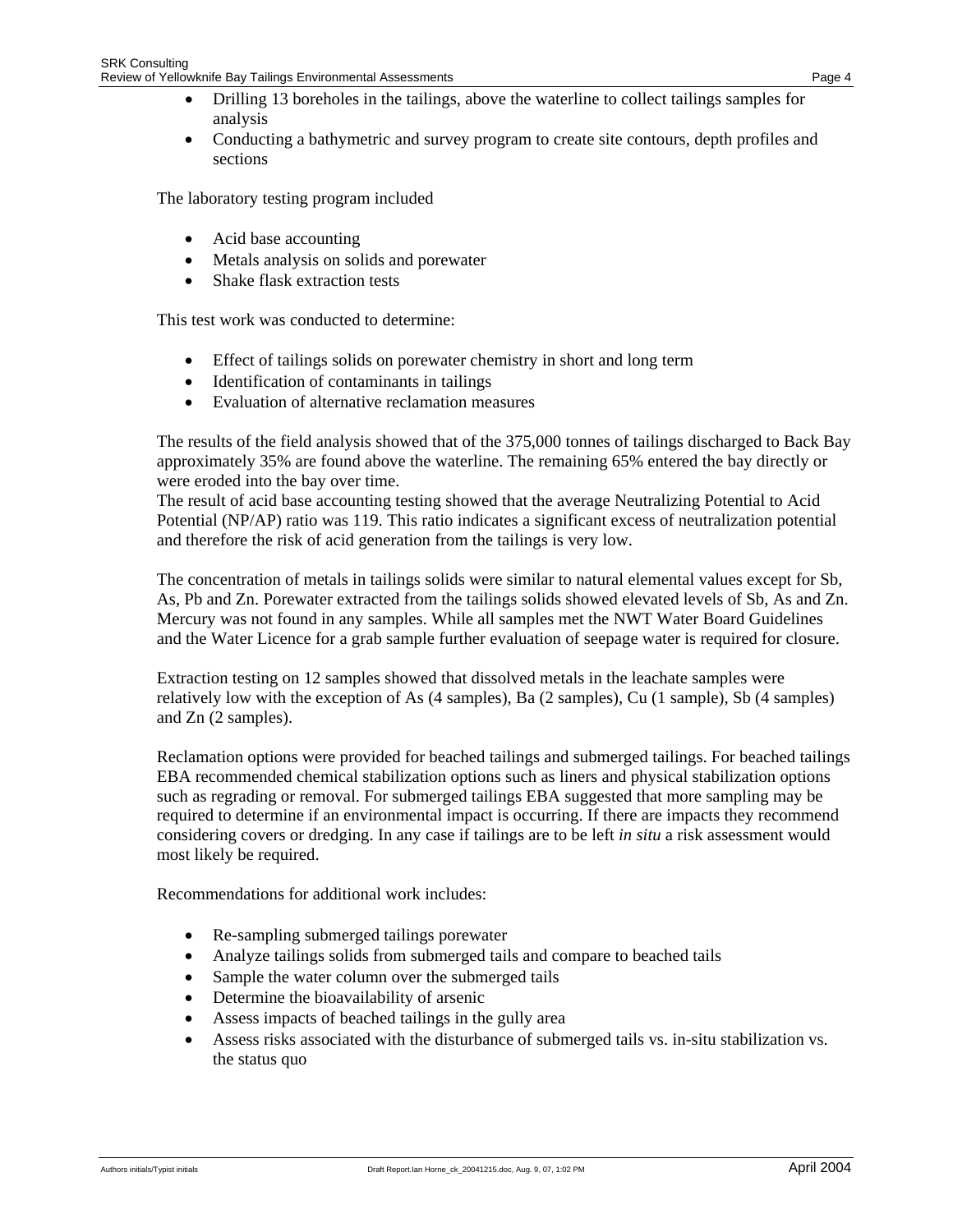#### **4.1.3 Final Report: A Remediation Study on the Arsenic Contaminated "Beach Tailings" of the Giant Mine, Yellowknife, Northwest Territories**

This report was written by A. Beattie and A. Easton and submitted to the Management Board, Department of Geological Sciences and Geological Engineering, Queens University, Kingston, Ontario in March 2001.

The purpose of this report was to find a suitable remediation technique for the "Beach Tailings" area. It evaluates whether the site needs remediation and then considers four remediation approaches including dredging, excavation, containment and phytoremediation.

The report includes a review of previous studies and the proposed remediation technologies. The only original work was conducting leaching studies on 7 tailings samples.

The recommended reclamation option was to excavate the tailings and establish plants such as water horsetails, *Equisetum fluviatile*, and pondweed *Potamogeton pectinatus* in the excavation.

Further study was recommended in the following areas:

- Detailed study on the speciation of arsenic
- Hydrogeological study to determine groundwater table and flow direction
- Determine thickness of beach tailings for volume calculations
- Collect additional sediment samples from Yellowknife Bay and Great Slave Lake if dredging to be considered
- Perform regular water quality analysis to monitor arsenic concentrations
- Perform a health study on users of Yellowknife Bay water, measure arsenic concentrations
- Upgrade transportation cost analysis

#### **4.1.4 Work Plan for Back Bay Tailings Sampling**

This proposal was prepared by Golder Associates for Miramar Giant Mine Limited, Yellowknife, NT in June 2001. It presents a workplan to:

- Assess the biogeochemical conditions of the submerged tailings
- Determine if mitigative measures are warranted
- Evaluate several options

The approach of this proposal was to conduct a geophysical survey, water/sediment sampling, groundwater assessment, sediment toxicity bioassay and benthic invertebrate collection.

#### **4.1.5 Environmental Assessment Yellowknife Bay Tailings Giant Mine Yellowknife, NT**

This report was prepared by Golder Associates for Miramar Giant Mine Limited, Yellowknife NT in March 2002. The purpose of the report was to access the biogeochemical conditions of the near shore area of submerged tailings and assist INAC in evaluating options for the long term management of the tailings.

The objectives of the study were to: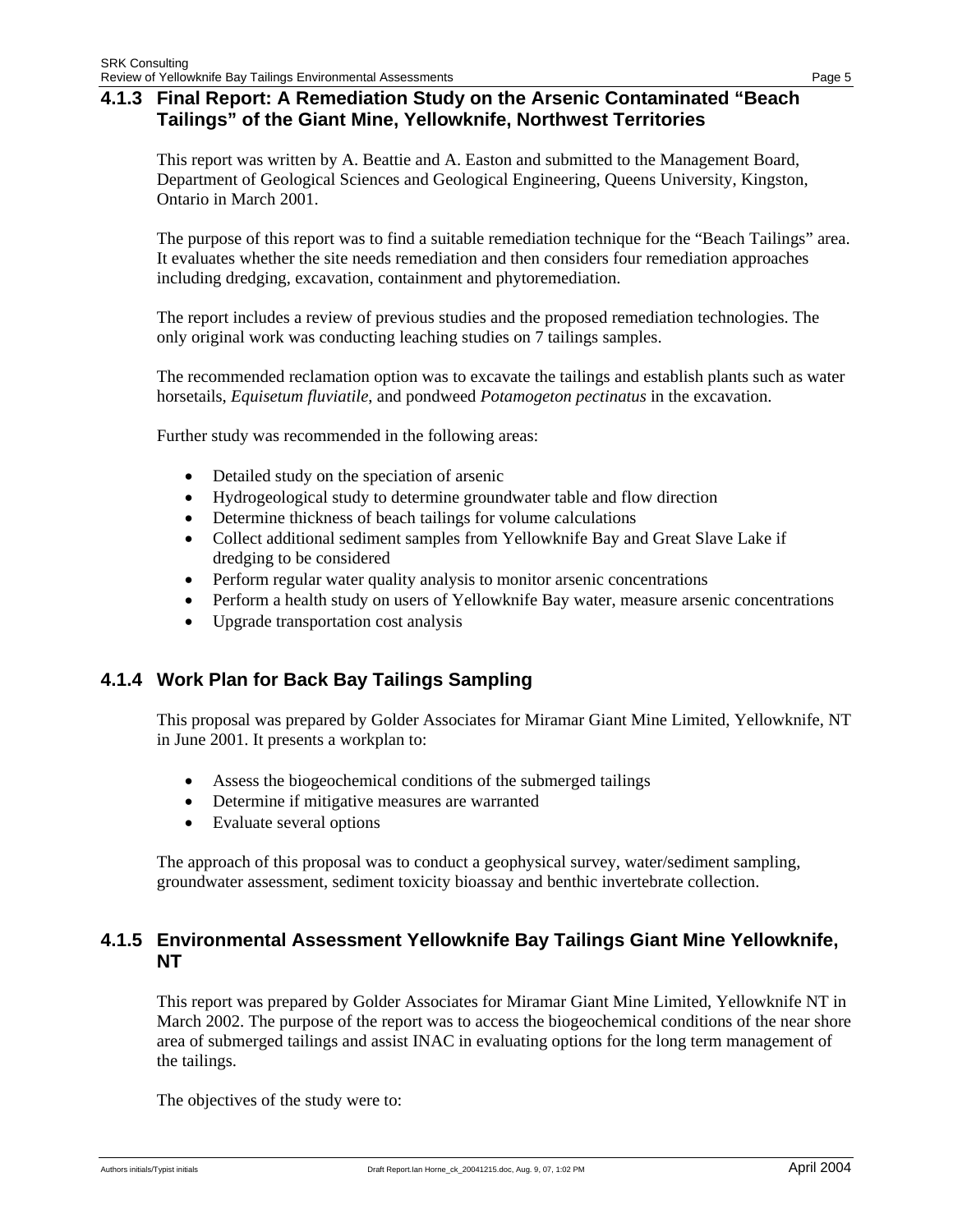- Collect and analyze a limited number of sediment and pore water samples and conduct some bioassay tests
- Investigate local hydrogeology into characterize groundwater flow
- Recommend potential mitigative strategies

The achievement of these objectives was demonstrated by having:

- Delineated footprint and defined approximate volume of submerged tails
- Determined flux and flows of groundwater at the Beach area
- Collected and analyzed samples of near-shore tailings for selected parameters
- Conducted toxicity tests and benthos evaluations to determine if any adverse affects

Based on the studies completed a conceptual model of the study area was developed. The model showed that:

- Groundwater flows through fractured bedrock with minor flow through tailings, which results in upward flow through the beach tailings 50 to 75 m beyond the shoreline. It is suggested that the groundwater carries As to the lake.
- Primary zone of submerged tails cover  $\sim 50,000$  m<sup>2</sup> and the zone of redistributed tails to the north covers 50 to 60,000 m<sup>2</sup>, the total volume of tails is  $\sim$ 45,000 m<sup>3</sup>
- There are 2 primary sources of arsenic to Yellowknife Bay the submerged tails  $\left(\sim 16 \text{ g/day}\right)$ and seepage from on-land tailings containments  $(\sim 552 \text{ g/day})$
- Lake sediments along the foreshore of Yellowknife Bay (near the mine site) are predominantly tailings. As such, use of the area for fish spawning and rearing habitat is unlikely, benthos demonstrated adverse affects to survival and growth in the primary and peripheral areas of tailings deposition

Management options for the submerged tailings were considered with the goal to minimize ongoing contamination following reclamation. Five options were considered and of these two were felt to warrant further evaluation. The two best options were:

- Closure of South and Central Tailings Ponds
	- $\circ$  These are the source of the greatest flux of As to Yellowknife Bay (~552 g/day)
	- o Tailings in the bay would be left as is, with continued monitoring
- Risk Assessment
	- o Using environmental risk assessment principals combined with a cost/benefit decision analysis

In summary the results of this study show that the submerged tailings in Yellowknife Bay:

- Have a LOW impact on the environment in Yellowknife Bay
- Water column above the tailings MEETS water quality guidelines for aquatic life

The recommendation from the report was to conduct a risk assessment with the local stakeholders to establish and confirm long-term goals for the remediation. According to Golder Associates the best outcome would be to agree and accept the most appropriate technology based on the available information and the appropriate regulatory standards and policies

#### **4.1.6 Call-up # 01-11, Restoration of Back Bay Historical Tailing Area, Construction of Beach Protection, Miramar, Giant Mine, Yellowknife, NT**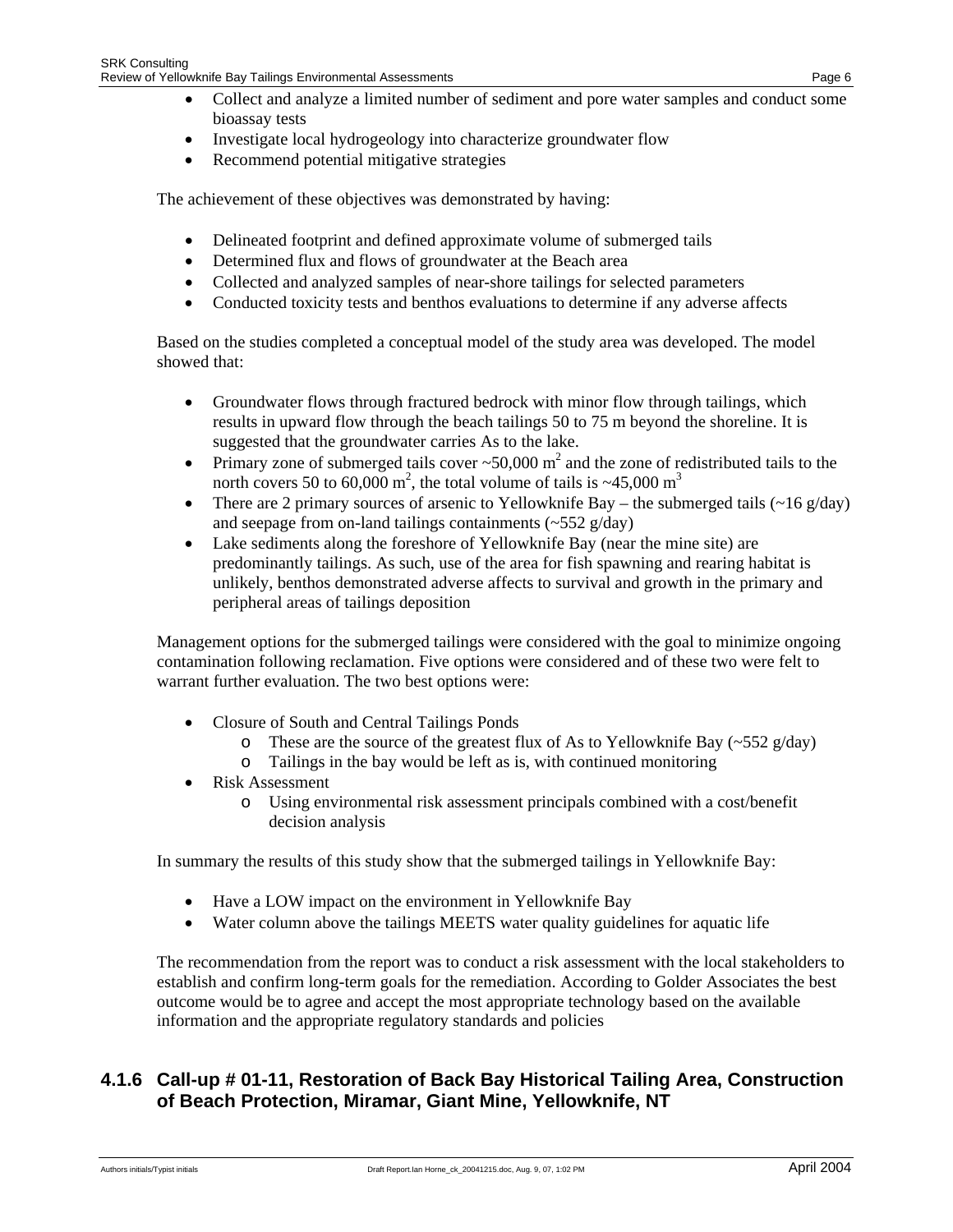This report was prepared by Golder Associates for Miramar Giant Mine Limited, Yellowknife NT in March 2002. The purpose was to detail activities undertaken to improve upland drainage works and construct beach protection works in October and November 2001.

A drainage ditch and drainage channels were constructed and/or upgraded from Dam 7 to the beach. These drainage works were designed and built to pass the 1:100 year event.

The tailings scarp on the beach was flattened to a 4 Horizontal : 1 Vertical slope. A geotextile was placed over the recontoured area  $(-11 \text{ m wide})$  and covered with gravel. Course rock or rip rap was then placed over the gravel.

#### **4.1.7 Draft Report on Environmental Assessment, Yellowknife Bay Tailings, Giant Mine, Yellowknife NT**

This report was prepared by Golder Associates for Miramar Giant Mine Limited, Yellowknife NT in January 2004. It reports on the first of two monitoring programs to evaluate historical mine tailings in Yellowknife Bay. These monitoring programs were recommended in the report described in Section 4.1.5 above.

The reclamation activities described in Section 4.1.6 above, were conducted between the time of the monitoring program described in Section 4.1.5 and the current report. This reclamation may have resulted in a decrease in levels of contamination reporting to the submerged tailings area.

The objectives of the study were to:

- Collect and analyze surface water, sediment and pore water and conduct some bioassay samples
- Collect and analyze groundwater samples from 6 wells,
- Confirm groundwater direction and flow
- Compare with data collected in 2001
- Assess fish utilization of submerged tails area

The achievement of these objectives was demonstrated by having:

- Collected groundwater samples to verify chemical flux of arsenic and flow paths described in 2001
- Evaluated contaminant levels in sediment, pore water, surface water and sediment/surface water interface at the same locations as in 2001
- Evaluated whether present conditions continue to affect the benthos community
- Conducted fish presence / absence investigation
- Conducted hydrogeological evaluation of lake substrate for flux of seepage in submerged tails area

These studies were compared to the results of an earlier study described above in Section 4.1.5 and were found to support the proposed conceptual model. The new studies showed:

- Water quality and hydrogeological results support results of the 2001 sampling study
- Flux of arsenic to Yellowknife Bay from the South and Central Tailings Impoundments was estimated at 198 g/day compared to the 2001 estimate of 552 g/day
- Flux of arsenic to Yellowknife Bay from the submerged tails was 20  $g/day$  compared to the 2001 estimate of 16 g/day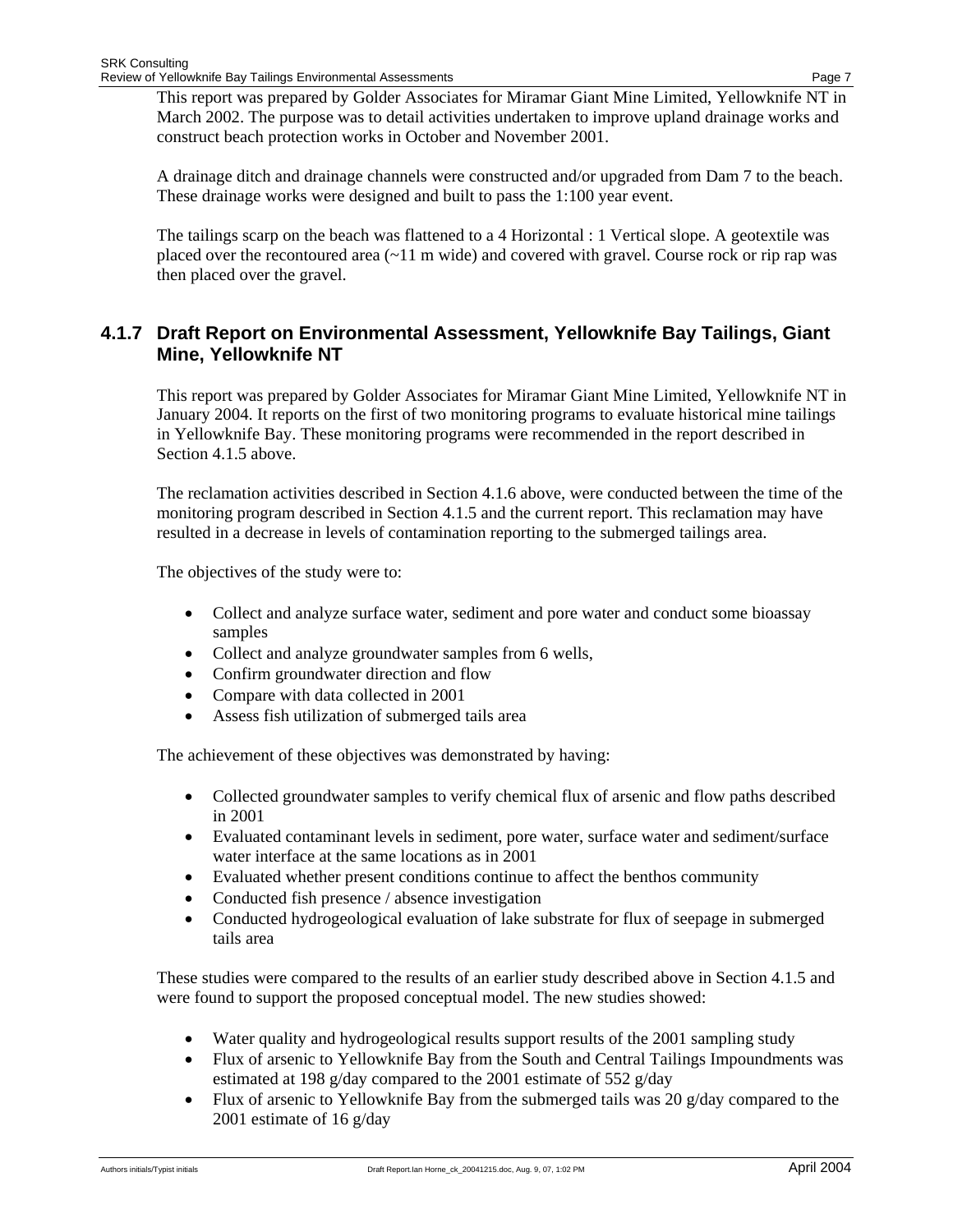- Therefore the contribution of arsenic to Yellowknife Bay from on land groundwater sources is an order of magnitude higher than that from the submerged tailings
- Lake sediments along the foreshore of Yellowknife Bay (near the mine site) are predominantly tailings. As such the use of the area for fish spawning and rearing habitat is unlikely
- Limited benthos bioassays demonstrated adverse affects to survival and growth

In summary the results of the study show that:

- Submerged tailings have a LOW impact on the environment in Yellowknife Bay
- Water column above the tails generally satisfies guidelines for aquatic life
- Water quality in groundwater show statistically significant improvement
- Elevated metal levels in sediment affects colonization by benthic organisms

The report recommends that a third monitoring event be held in 2005, following the approach taken in 2001 and 2003. However, changes in the sediment metal concentrations and their subsequent impact on benthos survival and growth are unlikely to change by 2005 and so further sampling of sediment is not recommended.

## **5 Conclusions**

The study by Mace (1998) identified several important issues with respect to the potential sources of arsenic to Yellowknife Bay. It clearly showed that the on-land tailings disposal facilities contain several orders of magnitude more arsenic than the tailings in Yellowknife Bay. Therefore, controlling contaminant release from these facilities is vitally important to managing potential long term impacts of arsenic on Yellowknife Bay. This was confirmed by Golder (2002) and Golder (2004). It also identified Baker Creek as a source of arsenic. Interestingly, none of the later studies appears to have dealt with discharges of arsenic contaminated water from Baker Creek or the tailings deposited at the mouth of the creek. The studies by Golder Associates focused on the Beach Tailings area further north from the mouth of Baker Creek and the unnamed drainage that discharges to the Beach Tailings area.

Mace (1998) also identified that arsenic in sediments is capable of leaching into the environment. This result was confirmed by later studies (EBA, 2001; Beattie and Easton, 2001; Golder 2002). However, he was also the only one who looked at arsenic concentration in sediments in the broader Yellowknife Bay area and concluded that sediments at depth (away from the shoreline) approach background concentrations of arsenic. This means that the impacts of arsenic in sediments do not affect the entire Yellowknife Bay area.

EBA (2001) completed a study to determine the area and extent of tailings deposited in the Beach Tailings area, which addressed one of the recommendations in Mace (1998). In addition they determined that the risk of acid generation from the Beach Tailings area was very low. Remediation options were provided for both the beached and submerged tailings. The remediation option for the beached tailings was acted on as reported in Golder (2002b). The remediation option for the submerged tailings suggested that more sampling may be required and a risk analysis be performed. Golder (2002) and Golder (2004) present the results of additional testing and recommend a third program in 2005.

Beattie and Easton (2001) completed what was mostly an academic study of remediation techniques for the Beach Area. They recommended excavation of the beached tailings and planting of horsetails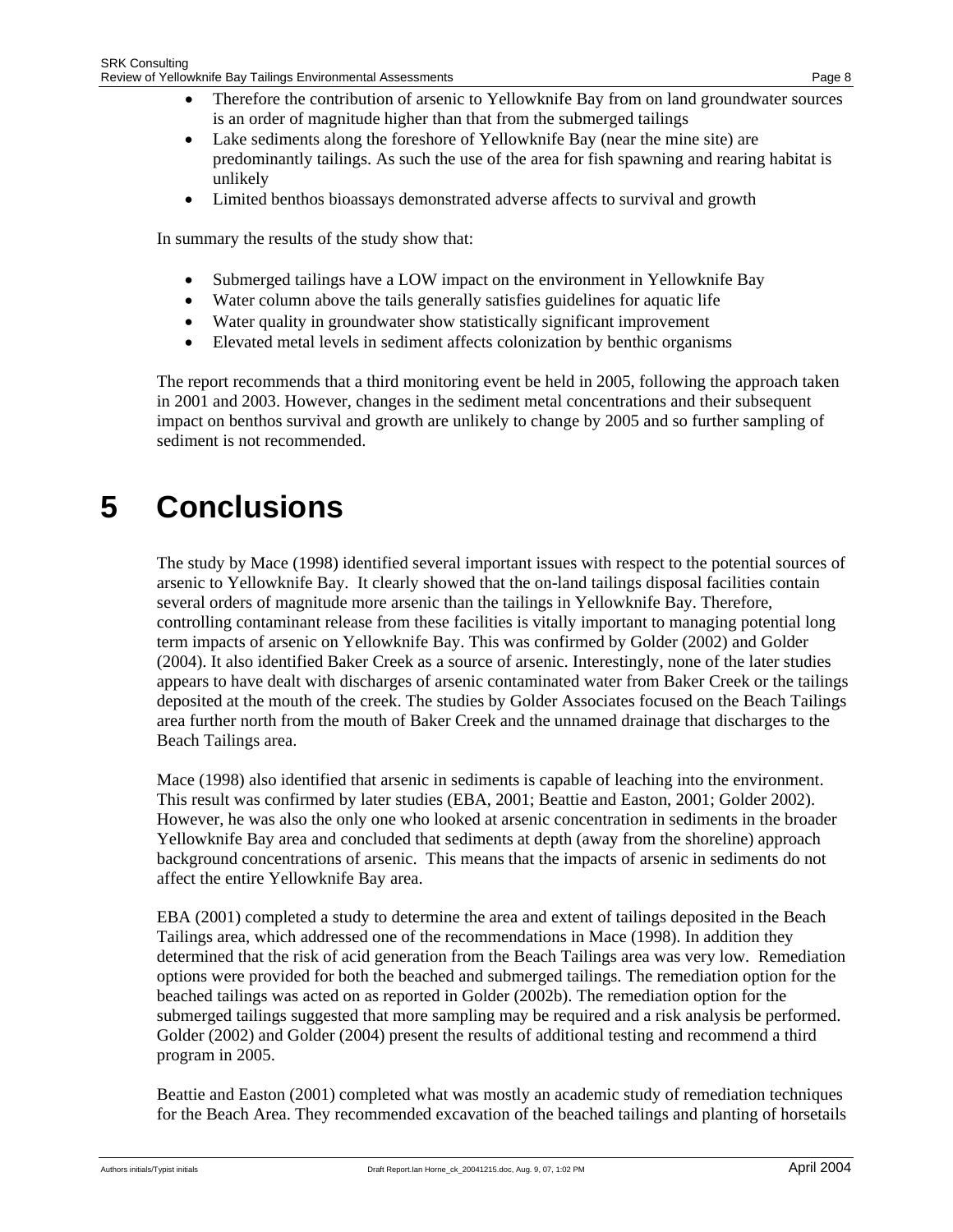and pondweed in the excavation. In addition, they made a number of good recommendations that were acted on by Golder Associates in their later studies.

Golder (2002) and (2004) developed and undertook a comprehensive monitoring program focused specifically on the beached and submerged tailings in the Beach Tailings area. Their objectives were to obtain a clear understanding of the environmental impacts of the tailings deposit and to develop a conceptual model of the study area. While they did identify impacts from the tailings, particularly on the growth and survival of benthic organisms, their overall conclusions were that submerged tailings:

- Have a LOW impact on the environment in Yellowknife Bay
- The water column above the tailings generally SATISFIES guidelines for aquatic life

Golder (2002) and EBA (2001) concluded that the best outcome for all concerned people or groups would be to:

• Conduct a risk assessment with the local stakeholders to establish and confirm long term goals for the remediation and to reach agreement on the most appropriate technology based on available information and the appropriate regulatory standards and policies

### **6 Recommendations**

Most of the studies discussed in this report have focused their efforts on specific areas of known or suspected impact in Yellowknife Bay. It is understood by the author of this report that concerns expressed over environmental and human health impacts from the Giant Mine extend to include the greater Yellowknife Bay area. As a result, conclusions and recommendations in these reports, which are directed to very specific and limited areas, are interpreted to be indicative of the greater Yellowknife Bay. This is an unfortunate, but not unusual circumstance.

The main conclusion of this report is to conduct a risk assessment with the local stakeholders (communities of interest) and confirm long term goals for the remediation and to reach agreement on the most appropriate technology based on available information and the appropriate regulatory standards and policies. This process may be enhanced by conducting more monitoring. Therefore, it is recommended that any further monitoring studies include a consideration for the greater Yellowknife Bay area.

With respect to water, sediment and biological sampling a zone of influence needs to be established. This can be determined by taking samples at increasing distance away from the areas of known or suspected impact until, if possible, a background or reference area is found. Sample locations should be established on a bathymetric chart of Yellowknife Bay and include stations that represent deep water, mid-depth water and shallow water areas across the width and breadth of the bay.

It may be valuable to establish a contour map of thickness of tailings deposition in greater Yellowknife Bay. Outside the visible contours of tailings deposition a chemical signature may be established. Figures in Mace (1998) show results of sediment arsenic concentrations at a number of locations in Yellowknife Bay. Any further monitoring of sediments should consider and compare to these historical locations. Tailings thickness may be determined by coring. Beyond the visible boundary a zone of chemical influence may be established. While Mace (1998) suggests that a background concentration of arsenic in sediment in Yellowknife Bay is 25 mg/kg it may be appropriate to establish a higher estimate of chemical influence by tailings. For example, 100 mg/kg